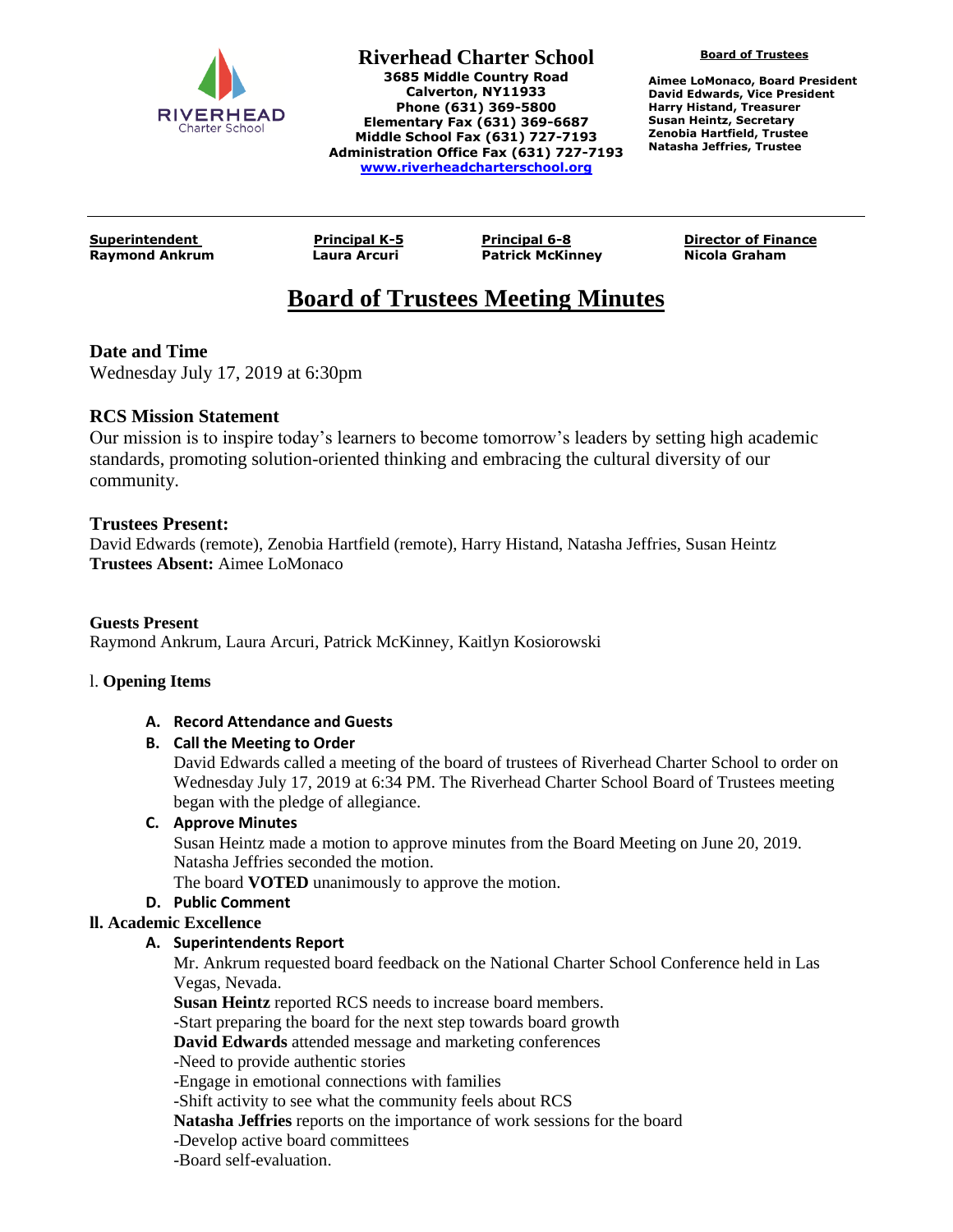

#### **Riverhead Charter School 3685 Middle Country Road Calverton, NY11933 Phone (631) 369-5800 Elementary Fax (631) 369-6687 Middle School Fax (631) 727-7193 Administration Office Fax (631) 727-7193 [www.riverheadcharterschool.org](http://www.riverheadcharterschool.org/)**

**Board of Trustees**

**Aimee LoMonaco, Board President David Edwards, Vice President Harry Histand, Treasurer Susan Heintz, Secretary Zenobia Hartfield, Trustee Natasha Jeffries, Trustee**

**Raymond Ankrum Laura Arcuri Patrick McKinney Nicola Graham**

**Superintendent Principal K-5 Principal 6-8 Director of Finance**

### **Patrick McKinney** reported on

-Team building -Coaching -Reflecting while listening

Mr. Ankrum reported RCS's state visit this year was the best site visit ever. -Mr. Ankrum met with the Riverhead Town Supervisor in regards to potential property for the coming High School. -Enrollment is currently at 603 students

### **lll. CEO Support and Evaluation**

- **IV. Development**
- **V. Facility**

### **IV. Finance**

# **Director of Finance Report**

# **VII. Governance**

### -**Academic Dashboard**

- -Answer essential questions
- -Include breakdown of different minority populations
- -Include more data on climate and culture
- -School Activities
- -Parent Engagement
- -Receive dashboard quarterly

# **-Committees**

-Finance

-Harry Histand & Zenobia Hartfield

-Academics

-David Edwards & Natasha Jeffries

-Governance

-Susan Heintz, Zenobia Hartfield, Aimee LoMonaco & David Edwards

-Facilities

-Harry Histand & Aimee LoMonaco

# **-Work session date set for August 27, 2019**

**-Superintendent Review**

-Set Goals in July

-Check in quarterly with the board on goals

-Complete principal evaluations

-Zenobia to begin interviewing leadership with David regarding Superintendent

# **V. Other Business**

# **VI. Closing Items**

A. Adjourn meeting Harry Histand made a motion to adjourn the meeting at 8:01 PM. Natasha Jeffries seconded the motion. The board **VOTED** unanimously to approve the motion.